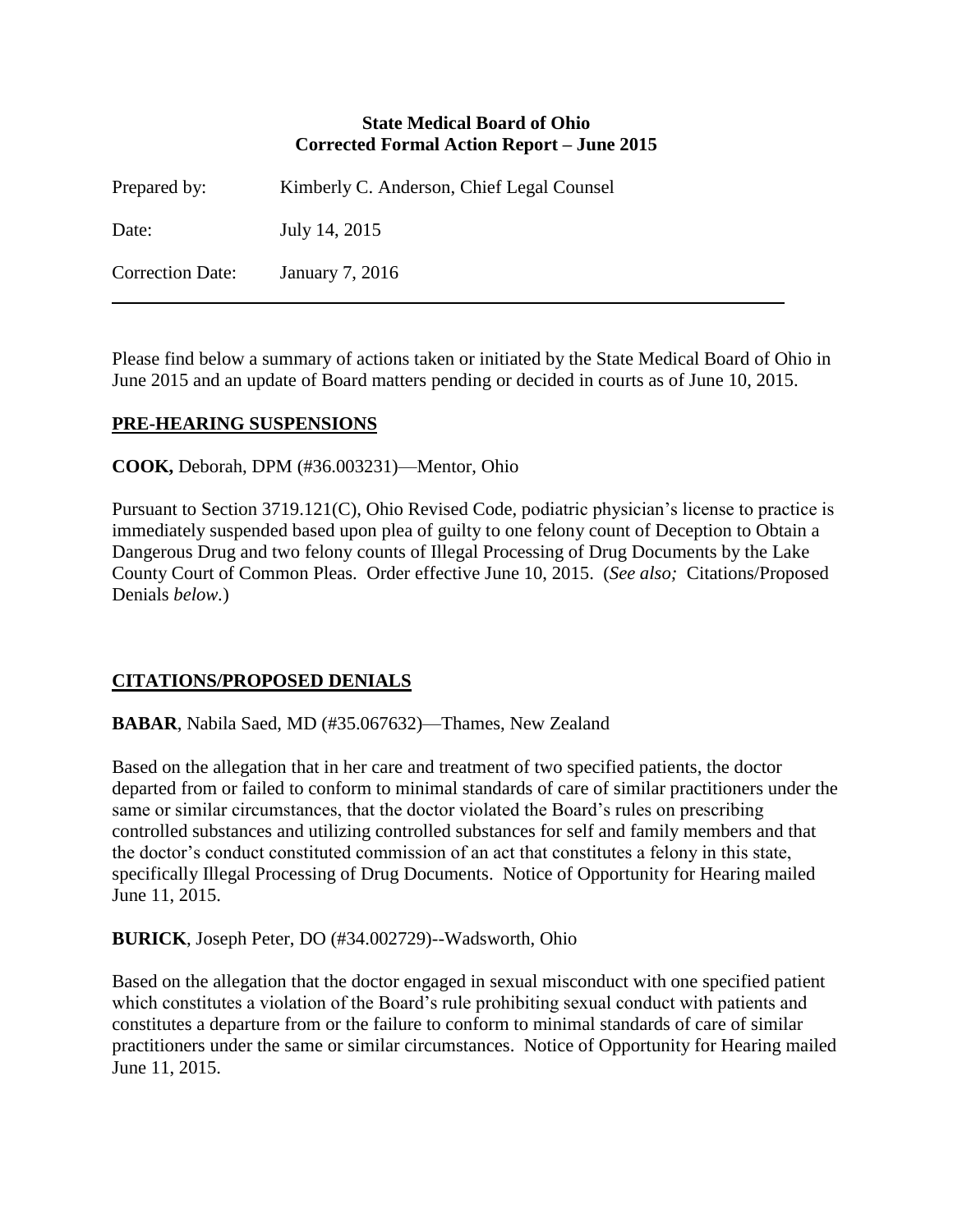**CELESTE**, Ronald John, MD (#35.066648)--Mentor, Ohio

Based on allegations that the doctor failed to cooperate in an investigation conducted by the Board. Notice of Opportunity for Hearing mailed June 11, 2015.

**COOK,** Deborah, DPM (#36.003231)—Mentor, Ohio

Based on podiatric physician's plea of guilty and finding of guilt to one felony count, Deception to Obtain a Dangerous Drug and two felony counts of Illegal Processing of Drug Documents by the Lake County Court of Common Pleas. Notice of Opportunity for Hearing mailed June 11, 2015.

**DAVIDSON**, Heidi, MT (#33.019994)--Londonderry, Ohio

Based on allegations that massage therapist is impaired in her ability to practice according to acceptable and prevailing standards of care because of habitual or excessive use or abuse of drugs, alcohol, or other substances that impair ability to practice. Notice of Opportunity for Hearing mailed June 11, 2015.

**KONST**, Lawrence William, DO (Applicant)--Livonia, Michigan

Based on prior action by the Michigan Board of Osteopathic Medicine and Surgery which imposed a license limitation and probation for a minimum period of six months based on findings that the applicant's conduct constituted negligence or failure to exercise due care and incompetence and that the applicant unlawfully prescribed drugs for other than a lawful diagnostic or therapeutic purpose and failed to keep and maintain medical records. Notice of Opportunity for Hearing mailed June 11, 2015.

**MAUSER**, Paul Joseph, MT (Applicant)--Moreland Hills, Ohio

Based on the massage therapy applicant's felony convictions of Theft, Attempted Safecracking, Burglary, and Grand Theft and allegedly making false, fraudulent, deceptive, or misleading statements in securing or attempting to secure any certificate to practice or certificate of registration issued by the Board. Notice of Opportunity for Hearing mailed June 11, 2015.

**SMITH**, Bruce David, MD (#35.037108)--Spring, Texas

Based on the doctor's voluntary surrender of controlled substance privileges to the U.S. Department of Justice-Drug Enforcement Administration and prior actions of the Mississippi State Board of Medical Licensure, Illinois Department of Financial and Professional Regulation and the Texas Medical Board. Notice of Opportunity for Hearing mailed June 11, 2015.

**STEINER,** Matthew Ray, MD (#35.073125)--Avon, Indiana

Based on the prior action of the Medical Licensing Board of Indiana which placed the doctor's license on indefinite probation for a minimum of one year based upon the doctor's December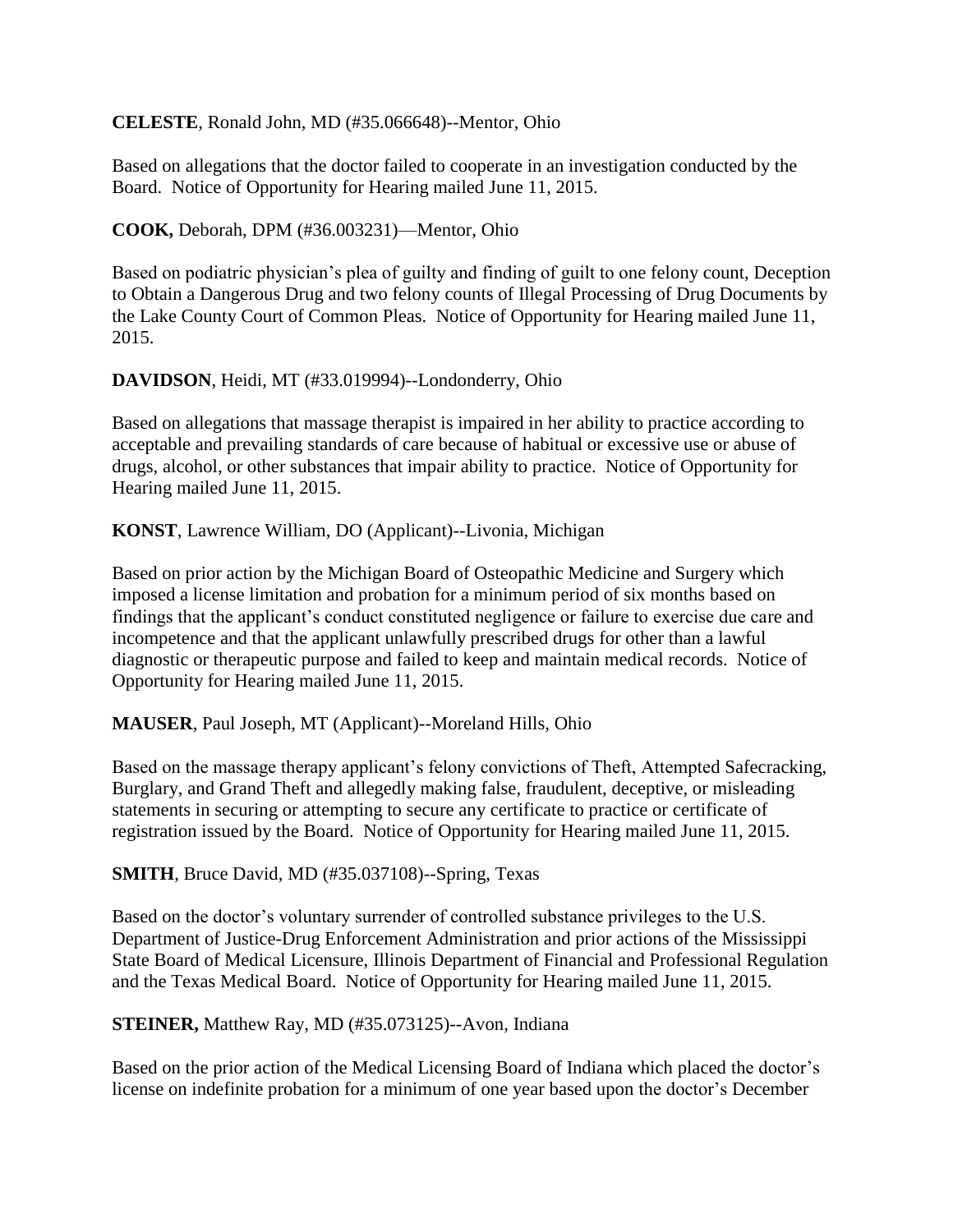2013 criminal conviction of two counts of Furnishing Alcohol to a Minor, a misdemeanor, that the doctor illegally possessed a Schedule IV controlled substance; that the doctor failed to keep abreast of current theory and practice and that the doctor engaged in a pattern of conduct which demonstrates an inability to exercise reasonable care and diligence as is normally exercised by practitioners in same or similar circumstances. Notice of Opportunity for Hearing mailed June 11, 2015.

# **STEINHAUSER**, Carli Ann, AA (#67.000189)--Newport, Kentucky

Based on allegations that anesthesiology assistant violated the terms and conditions of the August 13, 2014 Step I Consent Agreement, failed to cooperate in an investigation conducted by the Board, and allegations that she is impaired in her ability to practice according to acceptable and prevailing standards of care because of habitual or excessive use or abuse of drugs, alcohol, or other substances that impair ability to practice. Notice of Opportunity for Hearing mailed June 11, 2015.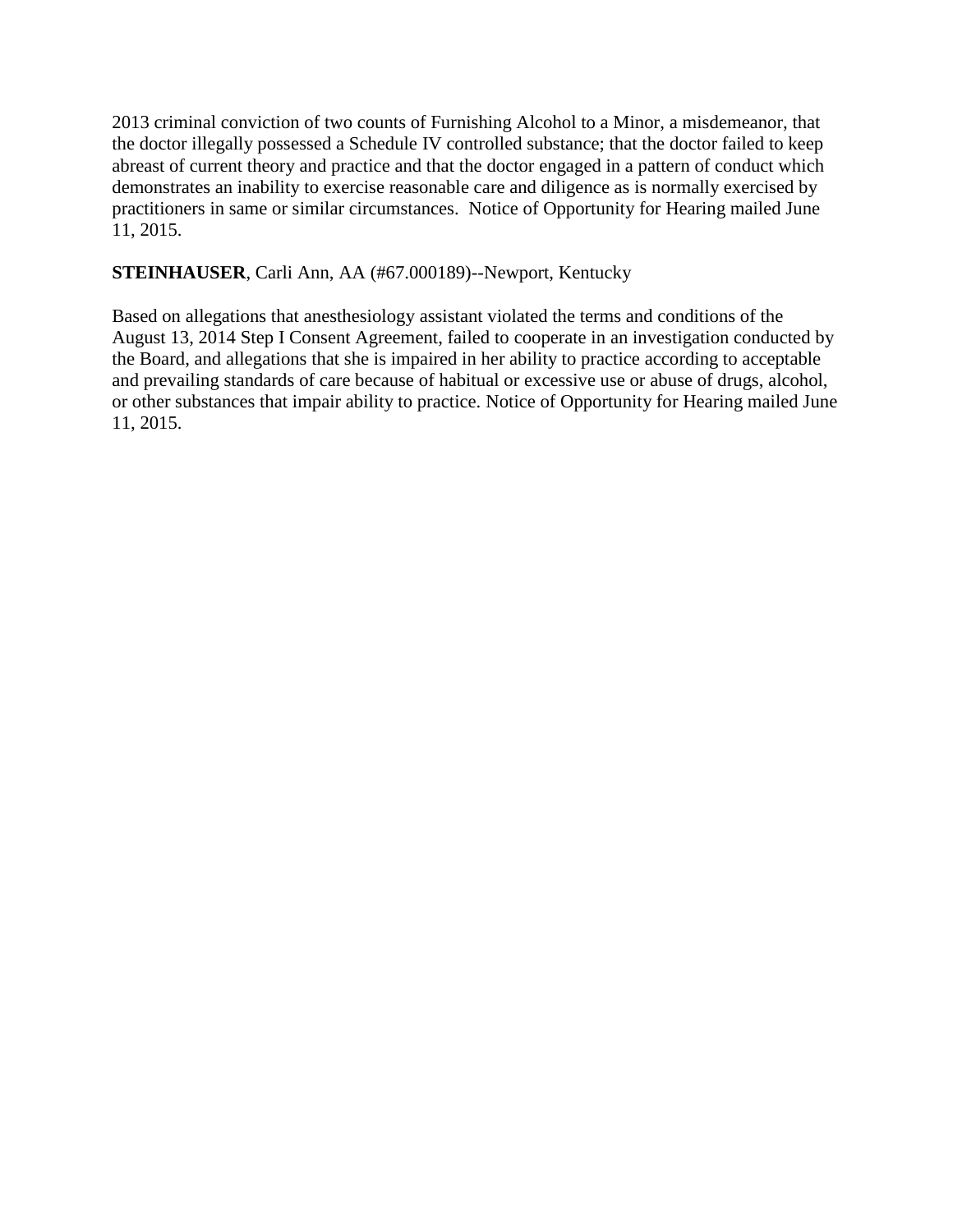## **FINAL ORDERS**

### **BASEDOW**, William K., DO (#34.005686)--Ironton, Ohio

Commencing on the thirty-first day after the effective date of the Order, medical license suspended for at least ninety days with conditions for reinstatement or restoration of license established. Upon reinstatement or restoration, doctor's license shall be subject to probationary terms, conditions and limitations for a period of at least three years. Further, upon reinstatement or restoration, doctor's license shall be permanently limited and restricted to prohibit prescribing, administering, dispensing or otherwise providing any narcotic analgesics including but not limited to single entity or combination products containing oxycodone, hydrocodone, hydromorphone, oxymorphone or codeine. The limitation shall not apply to buprenorphine containing products or any other products that are approved to treat drug addiction provided that they are prescribed, administered, dispensed or otherwise provided in accordance with FDA approved labeling and other federal and state requirements. Based on the finding that in his care and treatment of five specified patients the doctor failed to maintain minimal standards applicable to the selection or administration of drugs or failed to employ acceptable scientific methods in the selection of drugs or other modalities for the treatment of disease and that with respect to six specified patients, the doctor departed from or failed to conform to minimal standards of care, and violated Medical Board rules governing the treatment of intractable pain. Order effective June 23, 2015.

## **FOOTE**, Mary Jo, PA (#50.000864)--Wadsworth, Ohio

Certificate to practice as a physician assistant permanently revoked. Based upon the finding that the physician assistant's conduct constituted impairment of ability to practice according to acceptable and prevailing standards of care because of habitual or excessive use or abuse of drugs, alcohol, or other substances that impair ability to practice and that physician's assistant's conduct constitutes a violation of the August 2004 Step I Consent Agreement. Order effective June 23, 2015.

#### **LICENSE REINSTATED**

**WEINER**, Mark Aaron, DO (#34.005502)--West Bloomfield, Michigan

Doctor's request for reinstatement of license granted by vote of the Board on 6/10/15 subject to probationary terms and conditions established by 10/8/14 Board Order. Effective immediately.

# **VOLUNTARY SURRENDERS/RETIREMENTS/WITHDRAWALS**

#### **HODGE**, Christopher Joseph, DO (#34.010686)--Warren, Ohio

Permanent revocation of license to practice osteopathic medicine and surgery authorized by doctor in lieu of formal disciplinary proceedings pursuant to Section 4731.22 (B)(19), Ohio Revised Code. Effective June 10, 2015.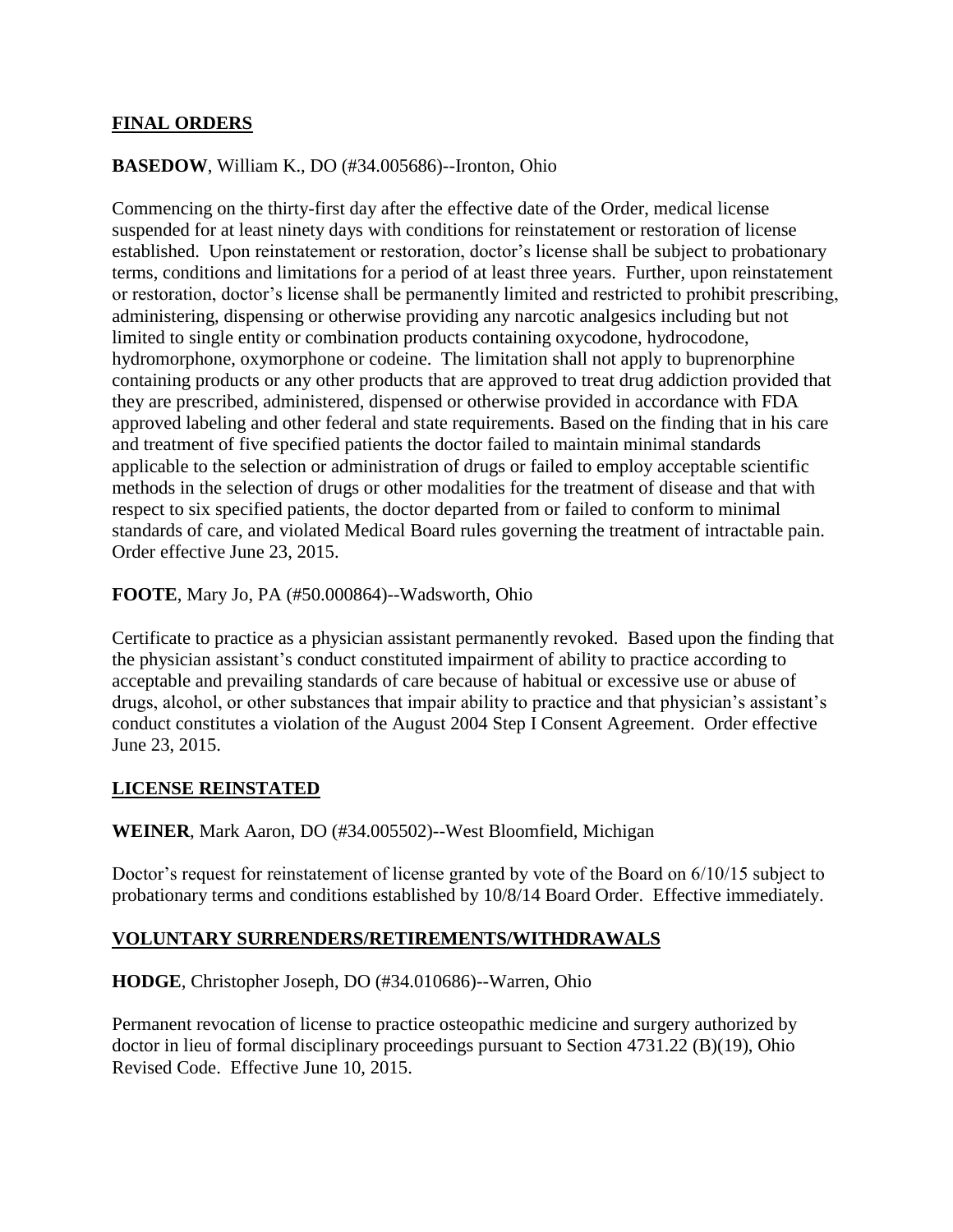## **CONSENT AGREEMENTS**

### **MA**, Muyuan, MD (#57.025518)--Parma, Ohio

Medical training certificate subject to probationary terms and conditions for at least three years. Based on doctor's inability to practice according to acceptable and prevailing standards of care by reason of mental illness or physical illness. Effective June 10, 2015.

## **VELIGANDLA**, Himachala Rao, MD (#35.087893)--Lexington, Kentucky

Medical license subject to probationary terms, conditions and limitations including a temporary practice limitation that the doctor shall not engage in the practice of interventional cardiology nor perform any interventional cardiology procedures. The consent agreement shall remain in effect until the doctor's Kentucky medical license has been restored to full and unrestricted status or for three years, whichever is longer. Based on prior action by the Kentucky Board of Medical Licensure which temporarily limited the doctor's license by ordering that he shall not practice interventional cardiology and that he must complete a clinical skills assessment in interventional and diagnostic cardiology and enter into an educational plan if recommended. Effective June 10, 2015.

# **PROBATIONARY REQUESTS AND MODIFICATIONS**

**ADAS**, Mohammad A., MD (#35.055276)--Perrysburg, Ohio

Doctor's request for approval of a modified practice plan granted by vote of the Board on June 10, 2015.

**AMAN**, Sohail, MD (#35.099366)--Church Creek, Maryland

Doctor's request to reduce personal appearances to annual, to make appearances utilizing an internet meeting source and to reduce number of charts reviewed by monitor to ten per month granted by vote of the Board on June 10, 2015.

**BAUS**, Joseph Edward, MD (#35.097298)--New Philadelphia, Ohio

Doctor's request to discontinue use of daily Naltrexone granted by vote of the Board on 6/10/15.

**BRUNO**, Patrick Lewis, MD (#35.096568)--Burton, Ohio

Doctor's request to modify practice plan and to reduce the number of charts reviewed by monitor to ten charts per month granted by vote of the Board on June 10, 2015.

**CAMPBELL**, Jennifer Carole, MD (#35.090769)--Bay Village, Ohio

Doctor's request for approval of monitoring physician granted by vote of the Board on 6/10/15. Frequency and number of charts to be reviewed by monitor established.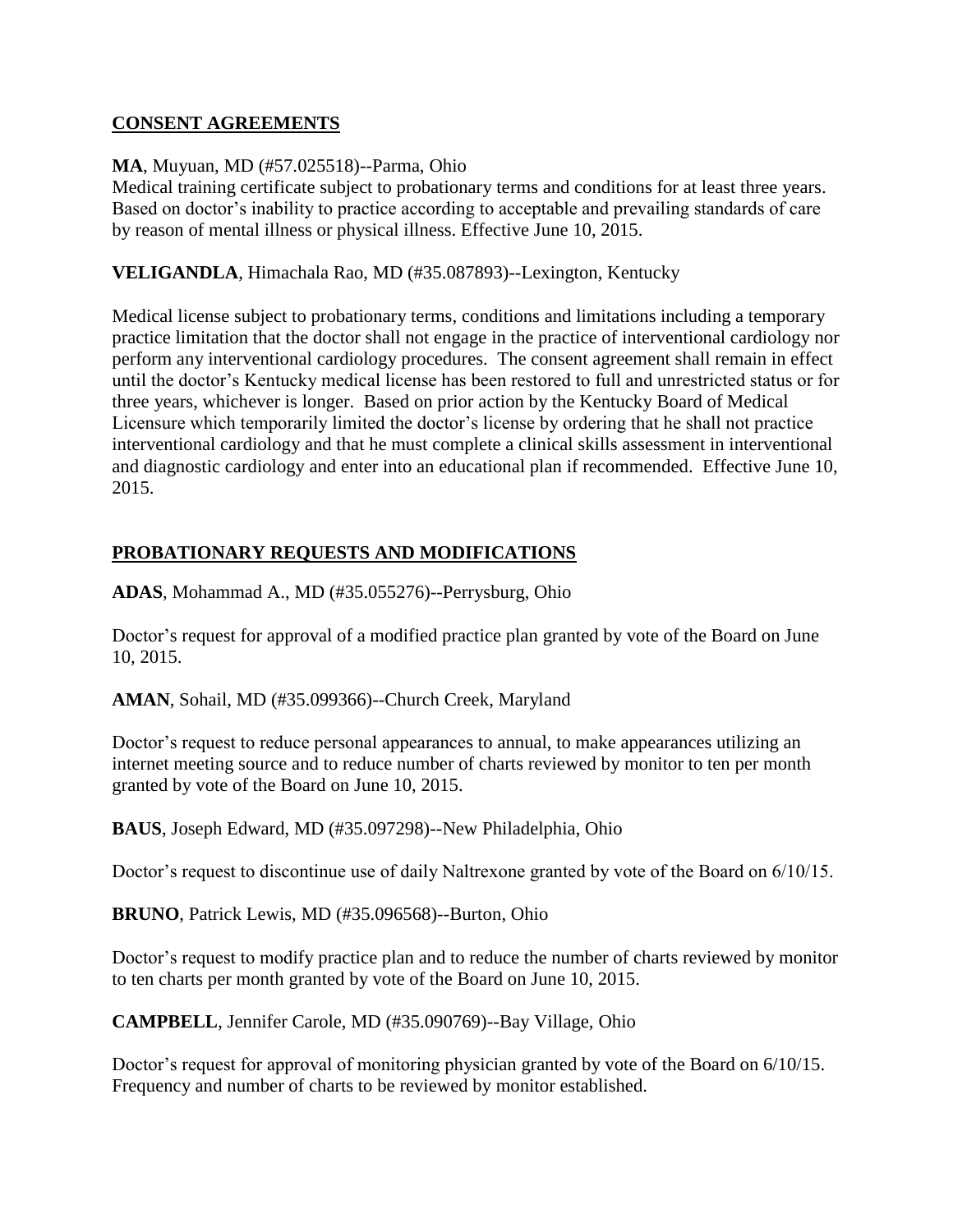**DUNLAP**, Gary Allan, DO (#34.002045)--Dayton, Ohio

Doctor's request to discontinue chart review requirement and to reduce psychiatric sessions to once per month granted by vote of the Board on 6/10/15.

**FORNEY**, Erica Lynne, MT (#33.008524)--Youngstown, Ohio

Massage therapist's request for approval of ethics course granted by vote of the Board on  $6/10/15$ .

**GIBBS**, Thomas Arthur, DO (#34.004094)--Alliance, Ohio

Doctor's request for discontinuance of chart review requirement granted by vote of the Board on 6/10/15.

**KARAKASIS**, Christopher John, MD (#35.095844)—Durham, NC

Doctor's request for approval of monitoring physician and discontinuance of the chart review requirement granted by vote of the Board on 6/10/15.

**KAY**, Bruce Saul, MD (#35.049187)--Columbus, Ohio

Doctor's request for approval of monitoring physician granted by vote of the Board on 6/10/15.

**PALMA**, Michael J., MD (#57.024151)—Topsham, Maine

Doctor's request for reduction in drug and alcohol rehabilitation meetings to 2 per week with a minimum of 10 per month and reduction in personal appearances to every six months granted by vote of the Board on 6/10/15.

**SITARIK**, Joseph P., DO (#34.004441)--East Liverpool, Ohio

Doctor's request for discontinuance of the controlled substance log requirement granted by vote of the Board on 6/10/15.

#### **PROBATION TERMINATED**

**BALDWIN,** Mark Denison, DO (#34.005880)--Columbus, Ohio

Doctor's request for release from the terms of the November 12, 2009 Step II Consent Agreement granted by vote of the Board on 6/10/15. Effective June 11, 2015.

**MCRAE**, Sharon Leilani, MD (#35.093580)--Southfield, Michigan

Doctor's request for release from the terms of the January 10, 2013 Board Order granted by vote of the Board on 6/10/15. Effective immediately.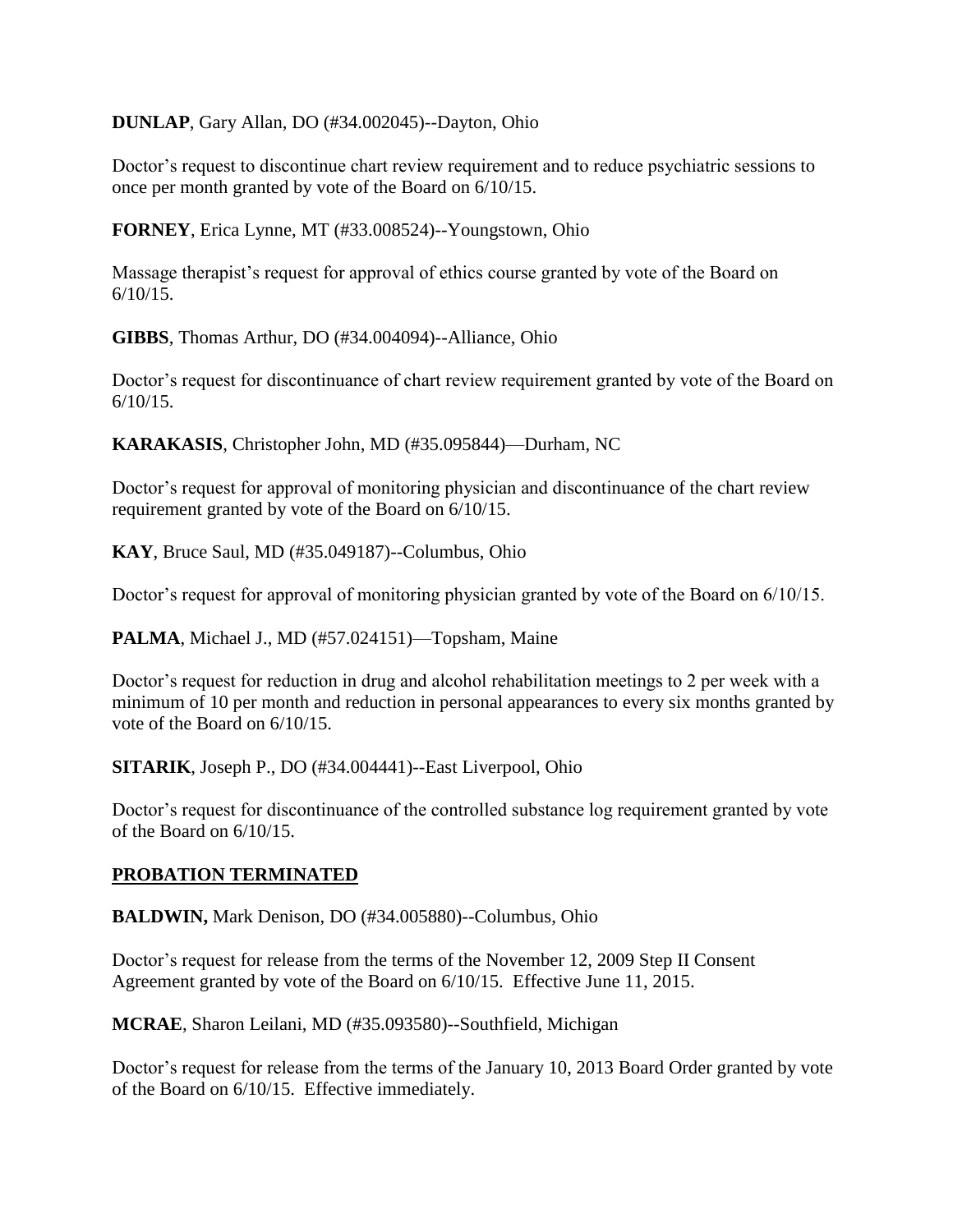**SCHWARTZ**, Steven Edward, PA (#50.000297)--Salesville, Ohio

Physician Assistant's request for release from the terms of the November 12, 2008 Board Order granted by vote of the Board on 6/10/15. Effective immediately.

**SHANK**, Myron Lyle, MD (#35.057234)--St. Clairsville, Ohio

Doctor's request for release from the terms of the December 14, 2011 Board Order granted by vote of the Board on 6/10/15. Effective immediately.

**YAMOUR**, Adil Younis, MD (#35.047500)--Mt. Sterling, Ohio

Doctor's request for release from the terms of the October 12, 2011 Board Order granted by vote of the Board. Effective immediately.

# **COURT ACTIONS**

**HAKIM**, Arif Hussain, MD (#35.094002)--West Bloomfield, Michigan

Notice of appeal of Board's 5/14/15 order filed by the doctor with the Franklin County Court of Common Pleas on 5/28/15.

**DEMINT**, Franklin Donald, DO (#34.005493)--Kingston, Ohio

By Journal Entry filed on June 3, 2015, Court of Appeals of Ohio. Tenth Appellate District denied the doctor's motion to stay the Board's 11/5/14 Order of suspension.

**FLYNN**, Freeda J., MD (#35.066409)--St. Clairsville, Ohio

Notice of appeal of Board's 5/27/15 order filed by the doctor with the Franklin County Court of Common Pleas on June 9, 2015.

**FROEHLICH,** Kurt William, MD (#35.065417)--Cincinnati, Ohio

By Decision and Entry filed on June 9, 2015, Franklin County Court of Common Pleas affirmed the Board's February 3, 2015 order of permanent revocation.

# **NON-DISCIPLINARY ORDERS**

**DURBIN**, Sandra Lynn, MT (#33.009126)--North Canton, Ohio

Application for restoration of massage therapy license approved by the Board provided that the massage therapist take and pass the Massage Therapy Licensure Examination. Order effective June 11, 2015. (Journal Entry-No Hearing Requested).